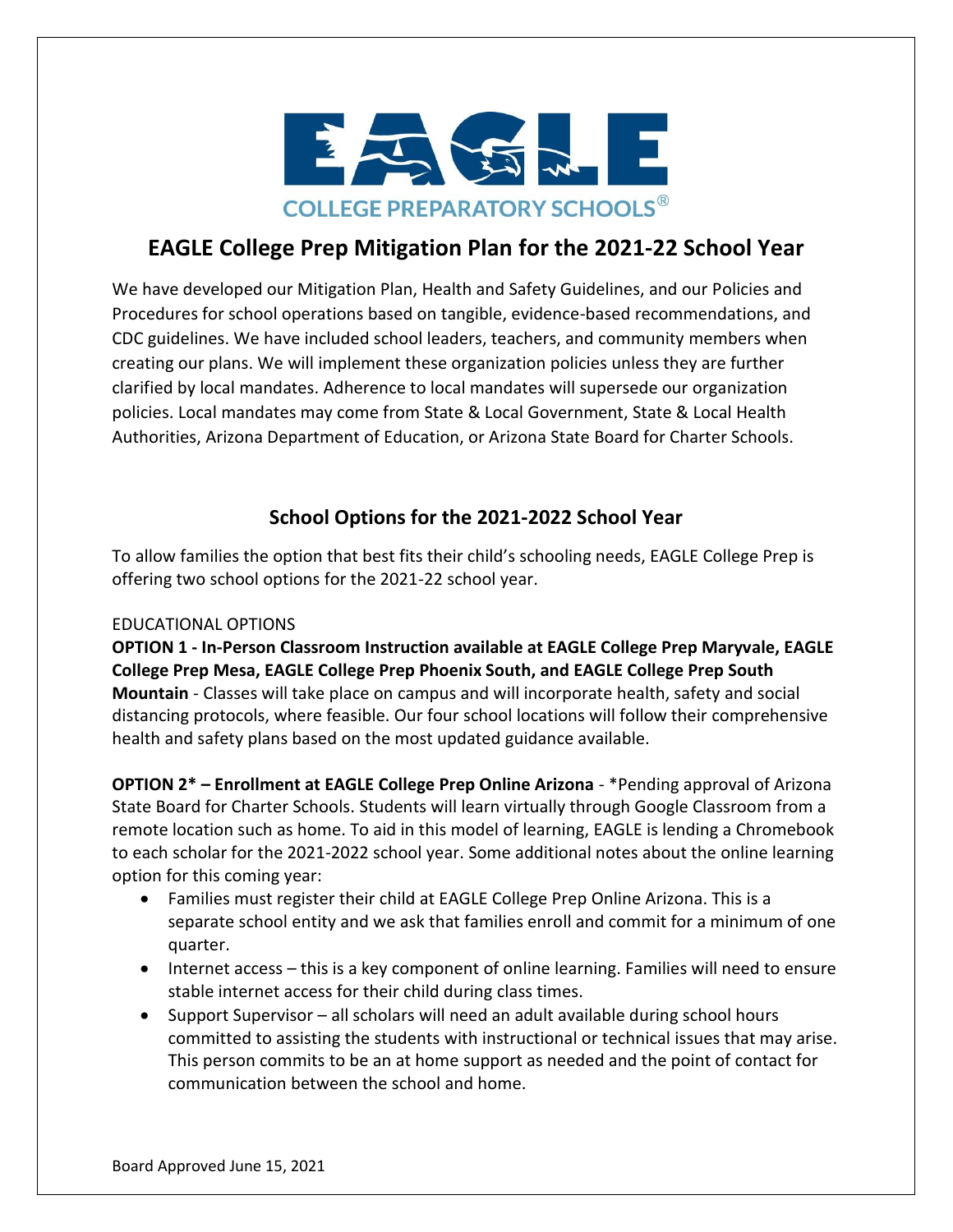## SCHOOL CLOSURE

EAGLE College Prep may close to in person instruction due to one of the following:

- State or Governor Mandated school closure for in-person instruction.
- Local Heath Department mandated school closure for in-person instruction.

The following will trigger a school investigation that is reported to the school CODF teams for further review to determine if a motion to close schools should be presented to the school board. This includes:

- Arizona Department of Health School Metrics move into the Substantial spread zone.
- 10% or more of in person students sent home with COVID like symptoms.
- 35% or more of staff reporting absence due to illness.

At any time if two confirmed cases are reported in one class, the Maricopa County Department of Health will be notified, and action will be taken based on their recommendations.

#### SCHOOL REOPENING AFTER A CLOSURE

EAGLE will work closely with the Arizona State Department of Health, Maricopa County Department of Public Health, and local health officials to determine the best time for reopening based on guidance from these entities. The school CODF team will continue to monitor this guidance and follow the Arizona State Department of Health guidelines for reopening schools.

If state metrics are still in the 'Substantial Spread' zone, the school CODF teams will continue to monitor the closure to determine if a motion to open schools should be presented to the school board based on the school's adherence to the Mitigation Plan, transmission within the schools, and guidance from state, county, and local health departments. The School Board will make the final decision to reopen schools for Hybrid or In-Person instruction.

## **Health and Safety Guidelines**

We have developed our own set of Health & Safety Guidelines, Policies and Procedures for school operations based on tangible, evidence-based recommendations, and CDC guidelines. We will implement these organization policies unless they are further clarified by local mandates. Adherence to local mandates will supersede our organization policies. Local mandates may come from State & Local Government, State & Local Health Authorities, Departments of Education, or Charter/Choice Authorizers.

Detailed plans can be found in the Health & Safety School Reopening Plan located at

[https://drive.google.com/file/d/1-yWh\\_eUr2rCG-1bdMEUlIzBcCEPYBYnz/view?usp=sharing](https://drive.google.com/file/d/1-yWh_eUr2rCG-1bdMEUlIzBcCEPYBYnz/view?usp=sharing)

#### **Health & Safety Foundational Principles**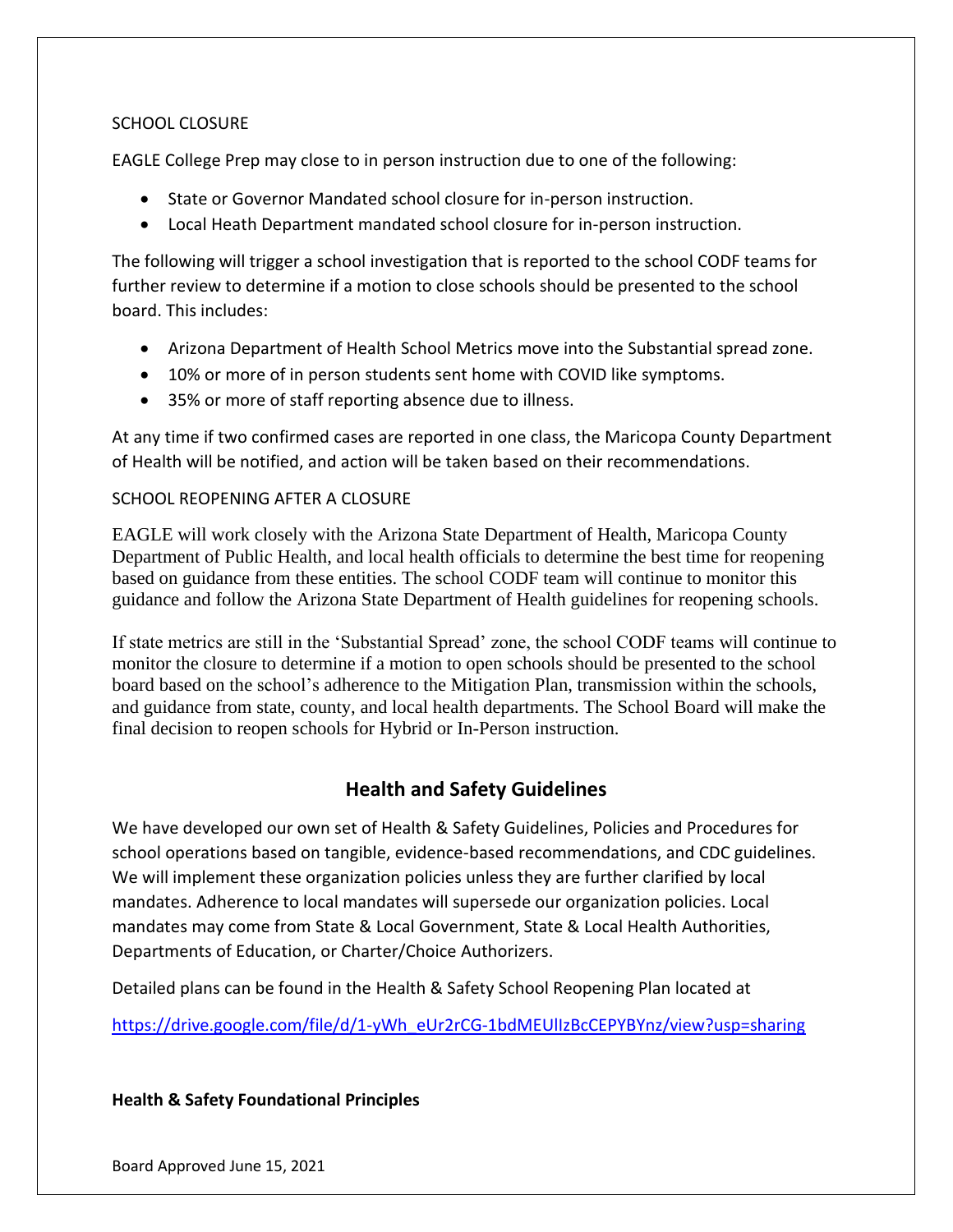Reducing Time & Exposure

- Reduce the duration of human-to-human interactions
- Reduce the level of exposure when interactions do occur
- Social Distancing + Optional Masks
- Hygiene

Monitoring

- Open communication so that students, families, and staff feel comfortable sharing when someone shows signs of COVID-19 symptoms.
- Develop systems to regularly monitor student and staff symptoms
- Communicate quickly

## **4 Layers Approach**

Guidelines are based on four layers on a school campus which are gradually less restrictive leading to the classroom. We will aggressively seek to prevent sickness from entering our building and limit interactions between classes within the building. These layers allow the classroom to return to as much normalcy as possible. The classroom is where students have the most freedom to optimize the learning environment.

- Outside of School (Most Restrictive):
	- Full adherence to local health and CDC guidelines
	- New policies related to health/safety for admittance into school buildings for staff, students, and visitors
- At the Entrance (Highly Restrictive):
	- Screening of individuals entering our buildings, restrictions on non-essential visitors.
- At the School including in the building and in common areas
	- Social Distancing, Masks optional, rigorous cleaning
- In the Classroom
	- Student learning returns to as normal as possible with additional Health & Safety best practices.

We know that it will take every member of our school community – students, parents, staff and leaders to mutually commit to keeping our schools safe.

#### **Staying Home When Appropriate**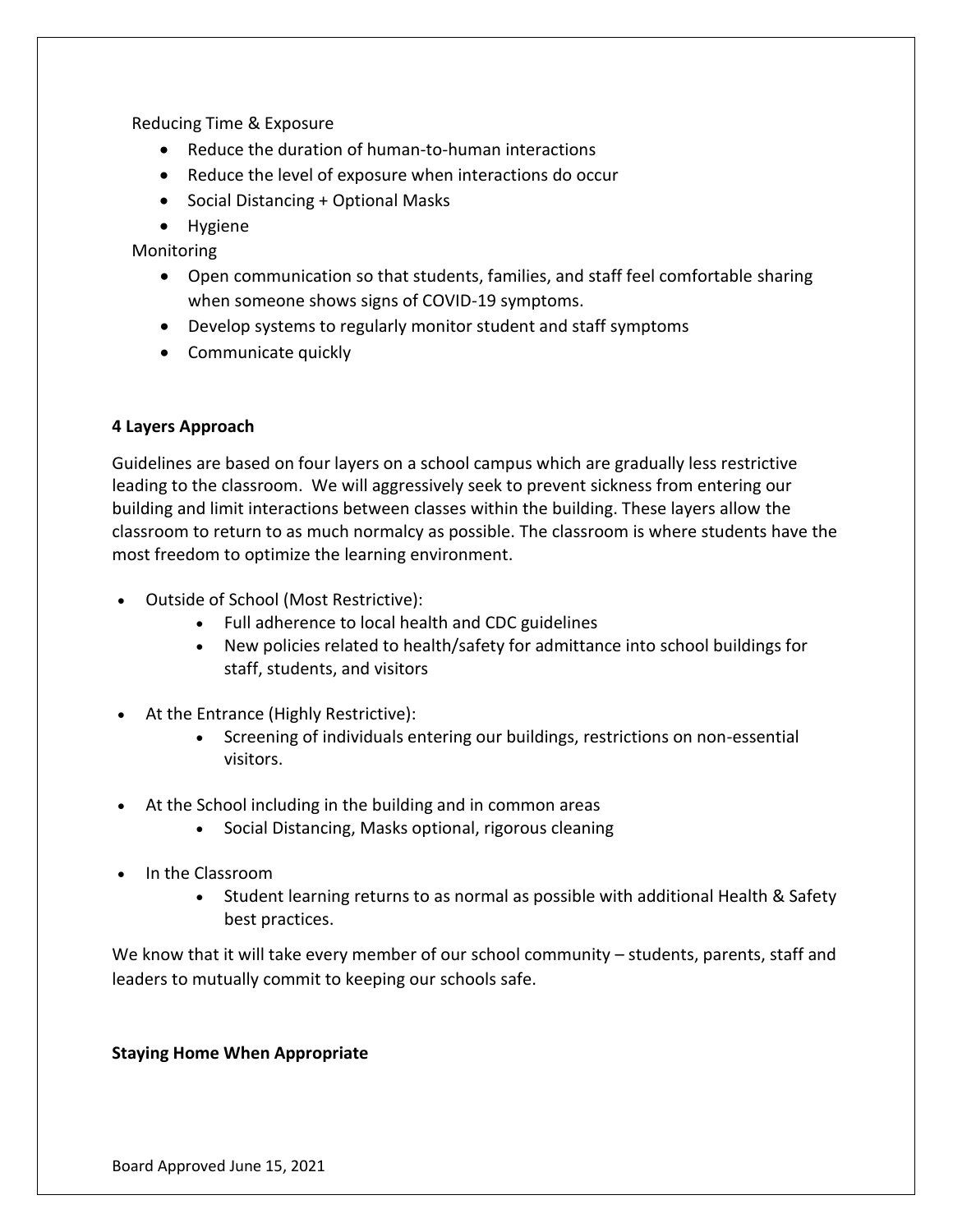• We will educate staff and families about when they/their child should stay home and when they can return to school and provide a questionnaire for families to review each day before attending school

## **Upon Arrival**

## Arriving by Car

- Individuals must stay in their cars, following the directed flow of traffic, until directed to exit the car by a staff member.
- Parents who need to assist with younger scholars with car seat buckles may exit their vehicle but must stay within 3 feet of the vehicle door.
- Upon exit, scholars will wait within 3 feet of the car until directed.
- Scholars will proceed to the clearly marked waiting area. Social distancing must be maintained within the waiting area.

## Arriving for Walkers and Bikers

- Individuals may arrive on the school premise according to the normal School Arrival Policy.
- Upon arrival, proceed to the waiting area designated for Walkers and Bikers. The waiting area will have clearly marked visual cues on the ground to maintain social distancing.
- Social distancing must be maintained within the waiting area.

## **At the Entrance**

Students will stand in designated arrival line / waiting area as indicated by visual cues and use hand sanitizer when entering the building.

## **Face Coverings**

- Masks will be optional for all scholars and staff, Visitors must wear masks
	- Masks must not cause distraction
	- Masks must be worn appropriately per CDC guidelines
- Note: Regardless of the chosen option, the regular uniform policies apply to masks just as with all other aspects of the uniform.

#### Face Covering Types

• Cloth Face Coverings: Cloth face coverings are acceptable for compliance with this policy provided that the face covering covers both the nose and mouth of the person and fits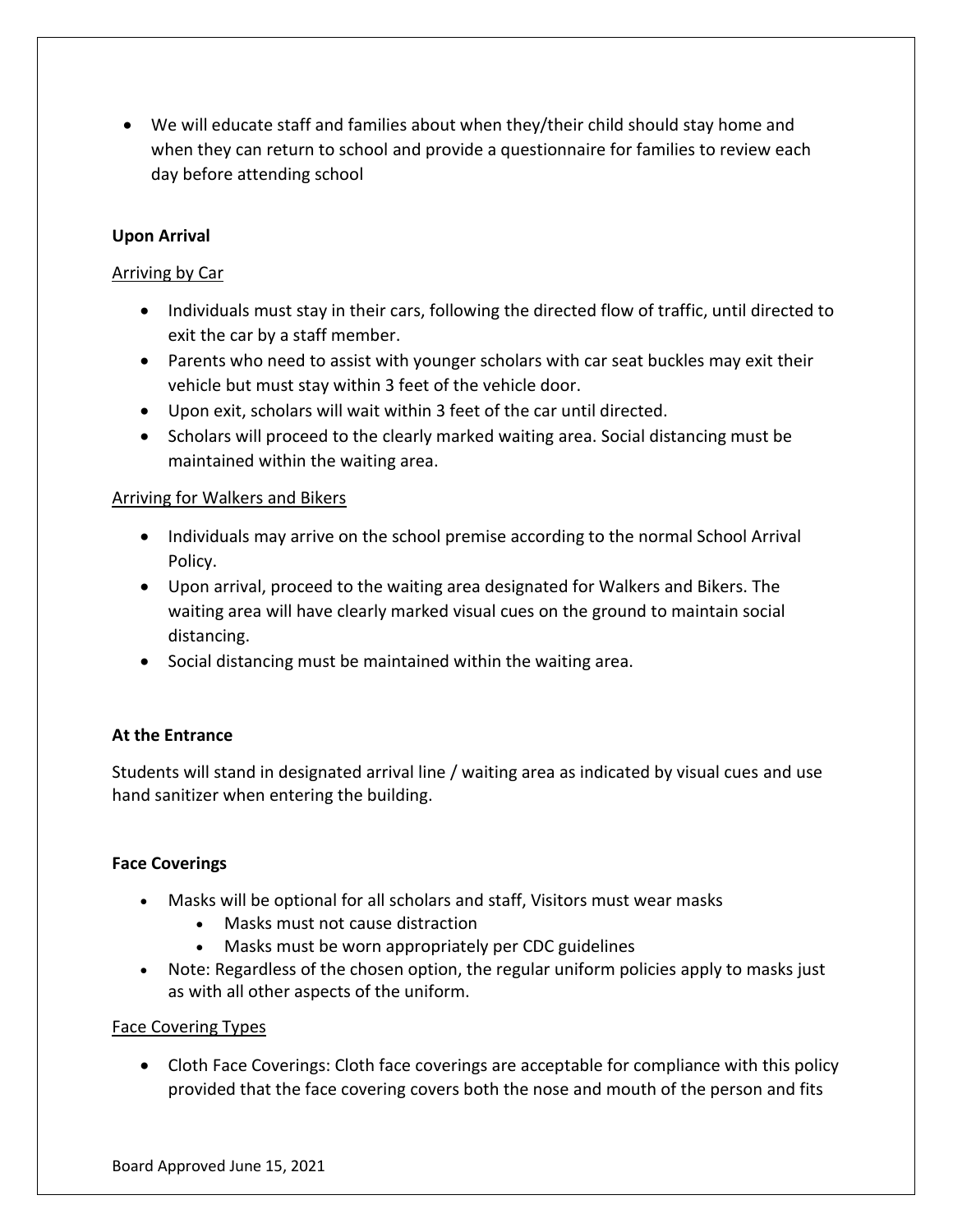snugly against the sides of the person's face with no gaps. They must be free of holes, rips, tears or stains.

- Commercially Produced Masks: Commercially produced surgical masks or respirators are acceptable for compliance with this policy but are not mandated.
- Face Shields: Face shields may be worn as a substitute for cloth face coverings. If face shields are used without a mask, they should wrap around the sides of the wearer's face and extend below the chin. Disposable face shields should only be worn for single use. Reusable face shields should be cleaned and disinfected after each use.

## **Social Distancing**

Social distancing is the practice of increasing the space between individuals and decreasing the frequency of contact to reduce the risk of spreading a disease. It is recommended to maintain social distancing of 3 to 6 feet between individuals.

## **SPED/ELL/Title Pull-Out Services**

All pull-out services including Special Education Services (SPED, OT, SLI, etc.), English Language Learners, and Title I small group intervention supports will be scheduled by grade level or grade level bands as appropriate for the group. Grade level bands are K-2, 3-5, 6-8. All staff will ensure that each classroom and supplies used are cleaned between each student group or student use. Staff will ensure that students are adhering to classroom entry/exit procedures and hallway procedures at all times.

#### **Hygiene Instruction**

Teachers will give formal lessons on hygiene including:

- The proper way to wash hands
- Covering coughs and sneezes
- Properly Wearing Face Coverings

#### **Hand Cleaning Stations**

Hand cleaning supplies will be readily available in classrooms, bathrooms, and offices. These will include sinks with antibacterial soap dispensers and paper towels and waterless hand sanitizer.

#### **Hand Cleaning Routines**

Hand Washing and/or Hand Sanitizing should be part of the classroom schedule including the following times

- Upon entering the classroom
- Before and After Meals
- Before leaving the classroom
- After utilizing the bathroom
- After utilizing Ed Tech
- After any other cleaning activities in the classroom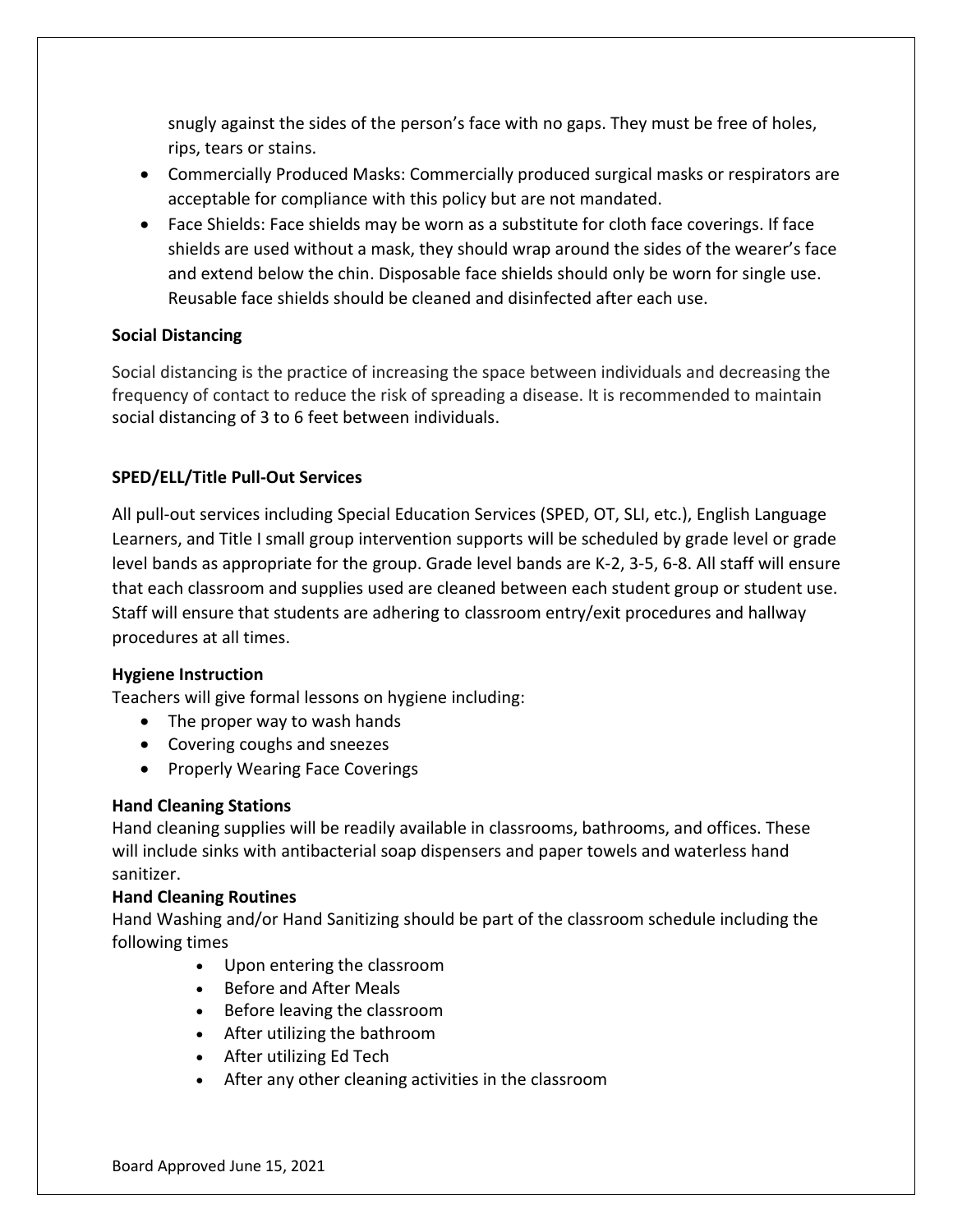#### **Hallways**

Movement in the hallways should be in a schoolwide one-way (clockwise or counterclockwise direction).

- If this is not possible, walking routes should be set up to do everything possible to keep classes from passing by each other.
- Classes should limit / eliminate stopping in the hallways as this creates a traffic jam for other classes.

#### **Student Bathrooms**

#### Assigned Bathrooms

Each classroom is assigned a designated set of bathrooms that they consistently use. These are color coded and students will have designated passes indicating which bathroom to use.

#### Scheduled Bathroom Breaks

Schedules account for whole class bathroom breaks multiple times per day to limit/eliminate scholars in the hallways. One class per set of boys/girls bathrooms should be at the restroom at one time. Hands should be washed after every trip to the restroom.

#### Scholar Bathroom Breaks – Unscheduled

Teachers will have the bathroom break schedule for the whole school. This will allow teachers to ensure that student are directed to use an unoccupied restroom if they are in need of an unscheduled bathroom break.

#### **Breakfast & Lunch**

- Students will wash hands before and after food service.
- Students will be served in assigned seats in the designated lunch areas.
- Distancing will follow established guidelines.
- Catering staff will follow school safety protocols, including masks and temperature scans.

#### **Outdoor Spaces & Recess**

- Classrooms can safely be in the outdoor space at one time while maintaining the rules of their classroom.
- Recess & outdoor activities must be staggered to limit social interactions between groups while following the guidelines for outdoor space.

#### **Events and Field Trips**

All Non-essential events & Field Trips are to be based in community data until further notice.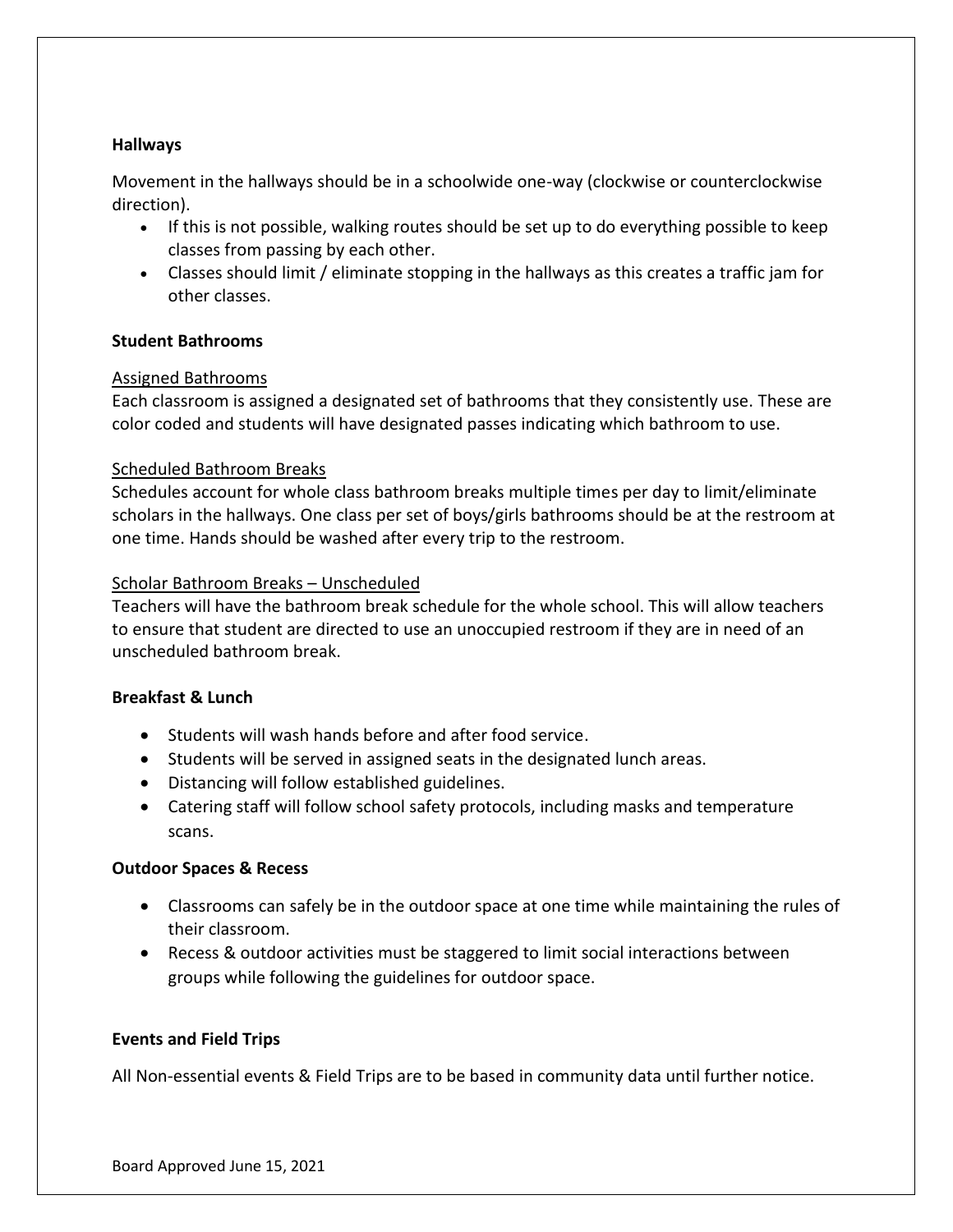Events, when permissible by local health authorities, must be submitted to Regional Executive Director for approval.

## **Visitors Policy**

ALL Visitors must remain outside of the school building on designated social distancing marks leading to front door and wait to be granted access for screening procedure.

- Non-essential visitors will be asked to schedule an appointment and return at their scheduled time.
- Parents/Volunteers require principal approval and arrive at approved times

Parents picking up children during the day

- Pickup Procedure Options
	- Option A: Will remain in their cars and call the school office notifying the front desk of their intent to pick up their child.
	- Option B: Will remain outside of the school building on designated social distancing marks and wait for their child.
- Once the child is at the front desk, they will be released to their parent.
- Sign out or confirmation that they are going to a designated guardian.
- Visitors must wear masks in the building

#### Essential Visitors

Essential visitors are defined as anyone who we are legally required to allow entry to the building and only if they have a valid legal reason to be there. This may include but is not limited to: Police, CPD/CPS, and social workers, SpEd, Title I, and interpreters

- Essential Visitors will enter through the main entrance
	- EVs will complete the Wellness Check Questionnaire
	- EVs will read school Safety & Health procedures to be followed and sign
- Contract service providers will adhere to employee guidelines

## Parents/Guardians as Essential Visitors

Parents/guardians only become essential visitors when the school principal deems that it is in the best interest of the school to allow them to access the building to escort their child from the building. Parents/guardians will follow all essential visitor procedures.

## CLEANING PROCEDURES AND PROCESSES

## **Classroom Cleaning**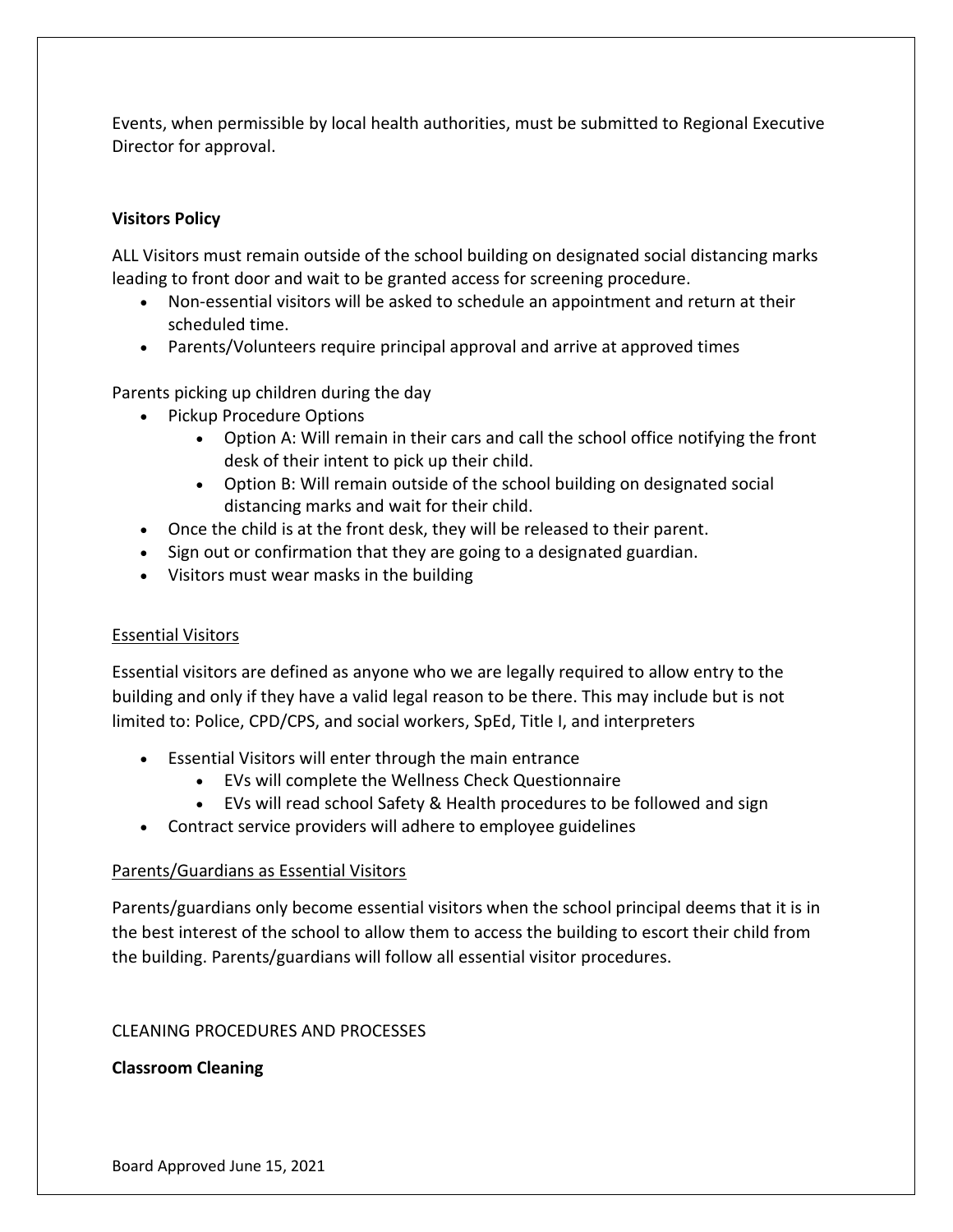COVID-19 may survive on certain surfaces for some time, it is possible to get infected after touching a virus contaminated surface and then touching the mouth, eyes, or nose. Cleaning should be performed per established protocols followed by disinfection when appropriate.

#### Times During the Day

- After breakfast
- Before Lunch
- After Lunch
- Before End of Day

#### Cleaning Activities

- Wipe down tables and desks
- Wipe down chairs
- Identify and wipe down high touch areas
- Identify and wipe down common areas guided reading tables, library, etc.

#### **Technology Cleaning**

Scholars will clean the keyboard, mouse, touch screen and space on the desk in front of the keyboard prior to using.

#### **Classroom Cleaning Materials**

Stock classrooms and common meeting and gathering spaces with cleaning and disinfecting supplies including:

- Face tissues
- Hand sanitizer
- Disinfecting wipes

#### **Nightly Cleaning**

The Facilities team create a Nightly Cleaning Plan & Checklist including:

- Routine Cleaning Schedule
- List of what needs to be cleaned
- Procedures for cleaning and disinfecting
- Resources and equipment needed

#### High Frequency Surfaces

- Desks, tables and countertops
- Doorknobs, handles and light switches
- Phones, keyboards, and touch screens